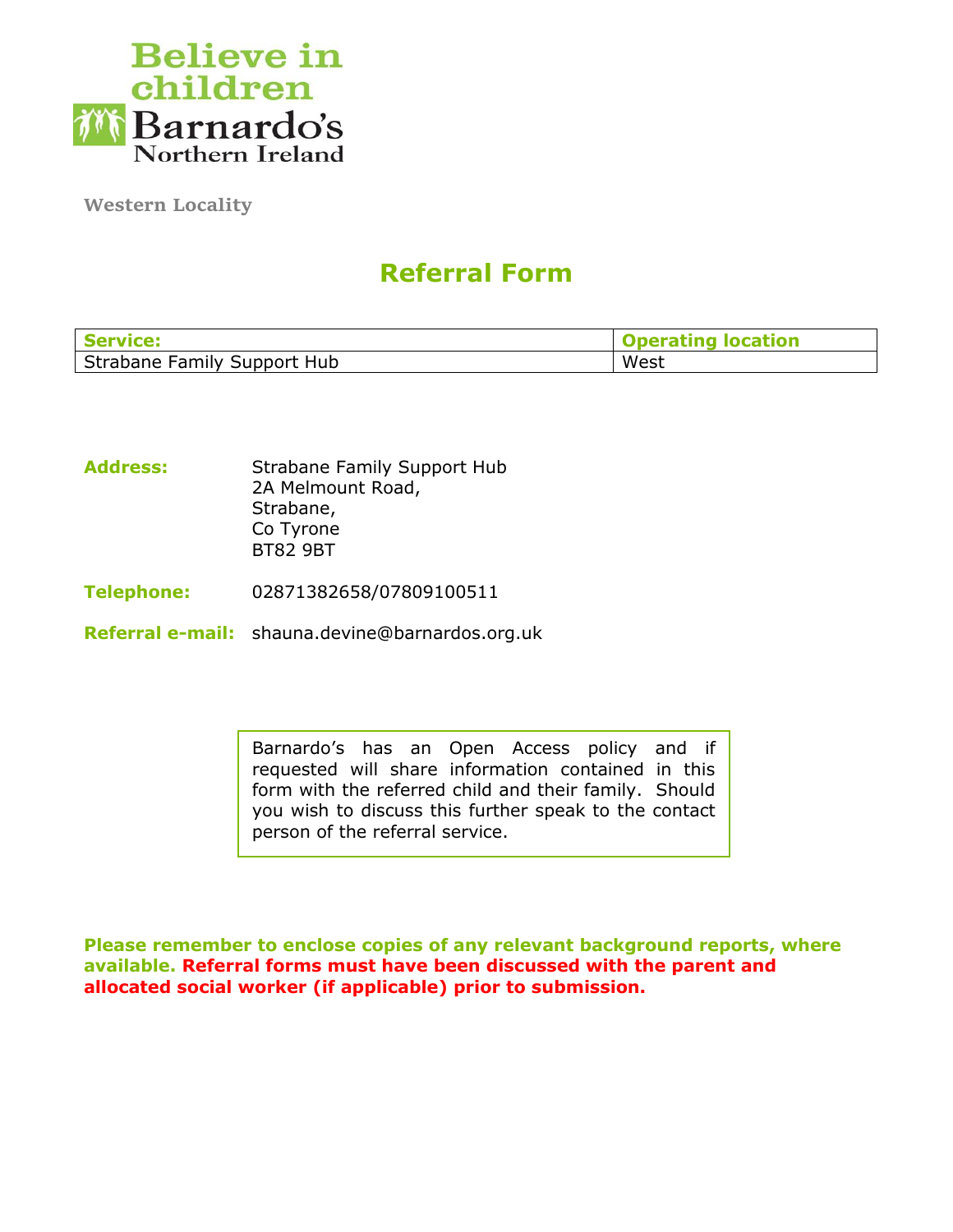### **Referrer Information**

| Referrer Name                               | Date of<br>referral |  |
|---------------------------------------------|---------------------|--|
| Relationship to Family                      |                     |  |
| <b>Contact Details</b><br>(Telephone/Email) |                     |  |

# **Family Composition**

*(Please include ALL members of immediate family in the table below - highlighting the member/s of the family requiring support. Please add contact details for parents/carers.*

| Name | <b>CONTACT DETAILS</b><br>Address/Telephone/<br><b>Email</b><br><b>Post code required</b> | <b>DOB</b> | Gender<br>Identity | Religion | Relationship<br>within<br>family | Ethnicity | <b>Disability</b> |
|------|-------------------------------------------------------------------------------------------|------------|--------------------|----------|----------------------------------|-----------|-------------------|
|      |                                                                                           |            | Please             | Choose   |                                  | Choose    | Choose            |
|      |                                                                                           |            | select             | an item. |                                  | an item.  | an item.          |
|      |                                                                                           |            | Please             | Choose   |                                  | Choose    | Choose            |
|      |                                                                                           |            | select             | an item. |                                  | an item.  | an item.          |
|      |                                                                                           |            | Please             | Choose   |                                  | Choose    | Choose            |
|      |                                                                                           |            | select             | an item. |                                  | an item.  | an item.          |
|      |                                                                                           |            | Please             | Choose   |                                  | Choose    | Choose            |
|      |                                                                                           |            | select             | an item. |                                  | an item.  | an item.          |
|      |                                                                                           |            | Please             | Choose   |                                  | Choose    | Choose            |
|      |                                                                                           |            | select             | an item. |                                  | an item.  | an item.          |
|      |                                                                                           |            | Please             | Choose   |                                  | Choose    | Choose            |
|      |                                                                                           |            | select             | an item. |                                  | an item.  | an item.          |
|      |                                                                                           |            | Please             | Choose   |                                  | Choose    | Choose            |
|      |                                                                                           |            | select             | an item. |                                  | an item.  | an item.          |
|      |                                                                                           |            | Please             | Choose   |                                  | Choose    | Choose            |
|      |                                                                                           |            | select             | an item. |                                  | an item.  | an item.          |
|      |                                                                                           |            | Please             | Choose   |                                  | Choose    | Choose            |
|      |                                                                                           |            | select             | an item. |                                  | an item.  | an item.          |

**Please indicate the member/s of the family listed above that you consider to need support from Barnardo's**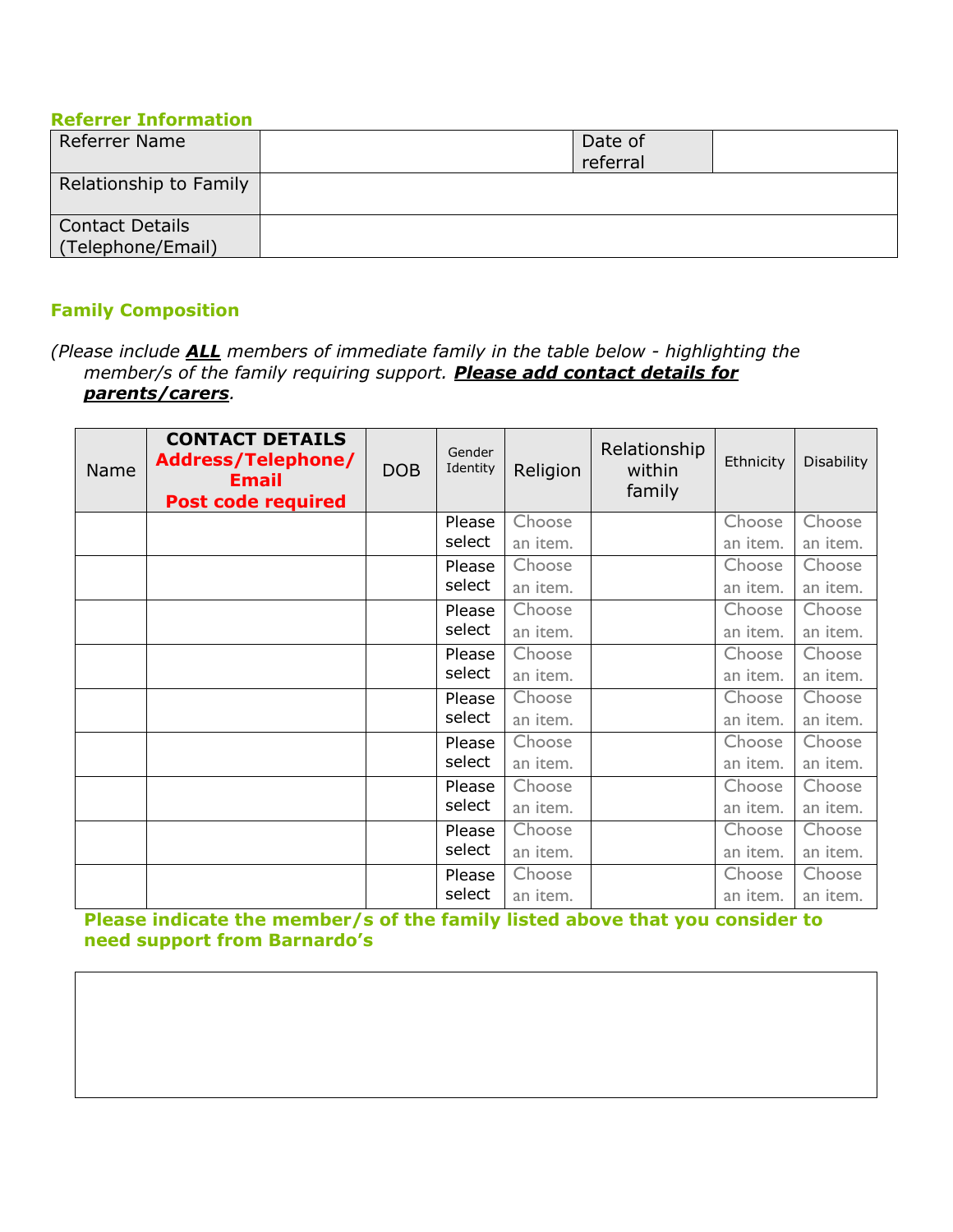# **Please indicate any health conditions/issues for any members of the family Please give GP name/address**

# **Other Significant Persons**

| Name | Address / Tel No | <b>DOB</b> | Gender<br>Identity | Relationship<br>to family | Relevant<br>information |
|------|------------------|------------|--------------------|---------------------------|-------------------------|
|      |                  |            | Please             |                           |                         |
|      |                  |            | select             |                           |                         |
|      |                  |            | Please             |                           |                         |
|      |                  |            | select             |                           |                         |
|      |                  |            | Please             |                           |                         |
|      |                  |            | select             |                           |                         |
|      |                  |            | Please             |                           |                         |
|      |                  |            | select             |                           |                         |

### **Agencies/Professionals currently or previously involved with the family (including Education, Nursery, Medical Professionals)** *(Excluding Social Work – see next section)*

| Agency | Contact Information | Purpose and intensity of involvement (With<br>dates) |
|--------|---------------------|------------------------------------------------------|
|        |                     |                                                      |
|        |                     |                                                      |
|        |                     |                                                      |
|        |                     |                                                      |

### **Legal/Data Protection**

| Is child known to Social Work<br>and do they have current<br>Social Worker?     | Yes     No |
|---------------------------------------------------------------------------------|------------|
| (If Yes, give details)                                                          |            |
| Is child/ren on Child Protection<br>Register or have they<br>historically been? | Yes     No |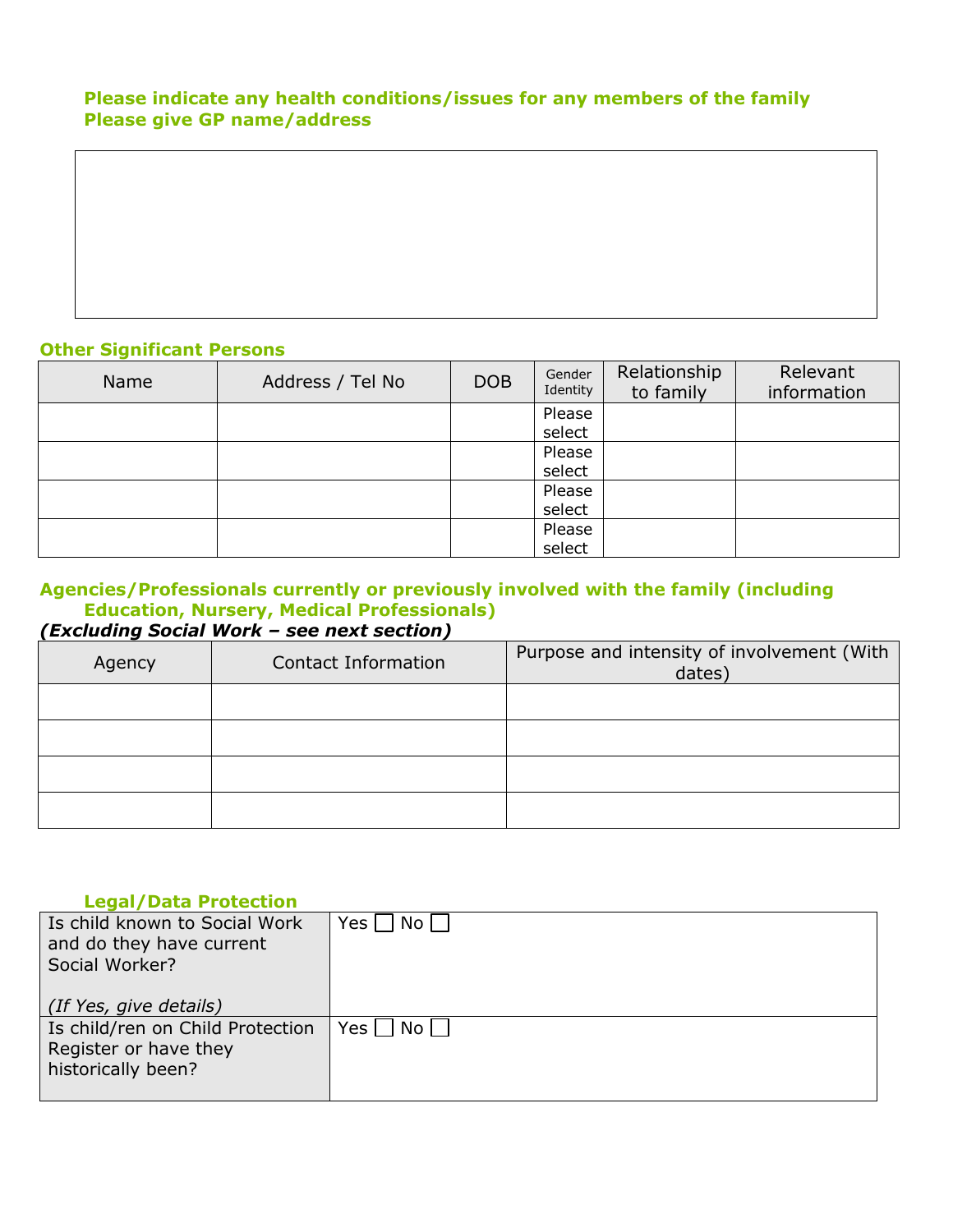| (If Yes, give details incl reason<br>for Registration and dates)                                                   |                    |
|--------------------------------------------------------------------------------------------------------------------|--------------------|
| Were child/children previously<br>subject of a Child Protection<br>Case Conference or Case<br>Discussion?          |                    |
| Is Child/ren subject to any<br>Legal Orders, e.g. Looked After<br>and/or Accommodated?                             | Yes  <br>No l      |
| (If Yes, give details including<br>section of Children (NI) Order<br>statutory involvement is<br>authorised under) |                    |
| Do child/ren have any special<br>educational needs?<br>(If Yes, give details)                                      | Yes l<br>No l      |
| Do any of the family have any<br>specific needs related to their<br>Health, Disability or Ethnicity?               | Yes $\Box$<br>No l |
| (If Yes, give details)                                                                                             |                    |

### **Background Information**

Information provided here will assist with the allocation of the most appropriate service. Please include dates where possible. **If available, please attach the most recent report/s with the referral form.**

| <b>Brief Family History</b>                                                                      |  |
|--------------------------------------------------------------------------------------------------|--|
| Please include<br>periods of separation<br>(death of parent,<br>foster care, kinship<br>$etc.$ ) |  |
| Reason for Referral                                                                              |  |
|                                                                                                  |  |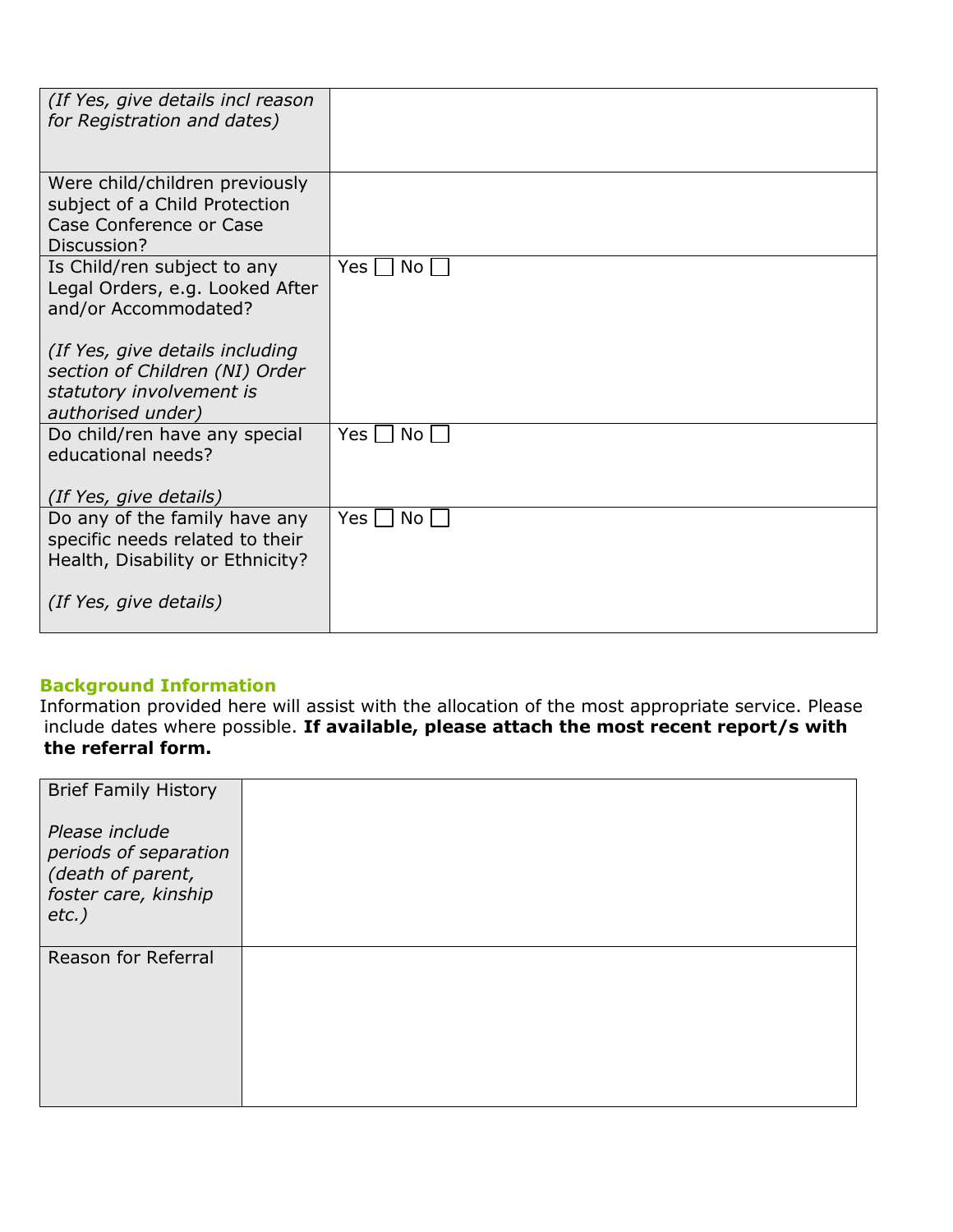| What differences<br>/changes (outcomes)<br>would you like to see<br>as a result of support<br>offered?                                      |  |
|---------------------------------------------------------------------------------------------------------------------------------------------|--|
| Can you tell us about<br>any strengths<br>existing within the<br>family/individual<br>which will support in<br>achieving these<br>outcomes? |  |
| Areas of Family<br>Tension/Difficulties -<br>Please include any<br>history of Domestic<br>Abuse, Alcohol/Drug<br>misuse/dependence          |  |

|                                                                                                                 | This section should be completed by the Parent/Carer or subject: |
|-----------------------------------------------------------------------------------------------------------------|------------------------------------------------------------------|
| How do you think<br><b>Strabane Family</b><br>Support Hub can<br>help you/your<br>family?                       |                                                                  |
| What<br>apprehensions/fears<br>do you have about<br>being referred to<br><b>Strabane Family</b><br>Support Hub? |                                                                  |

# **Consents**

| l Is family aware that referral has been made?   Yes [ |     | No. |
|--------------------------------------------------------|-----|-----|
| Is family in support of the referral?                  | Yes | No  |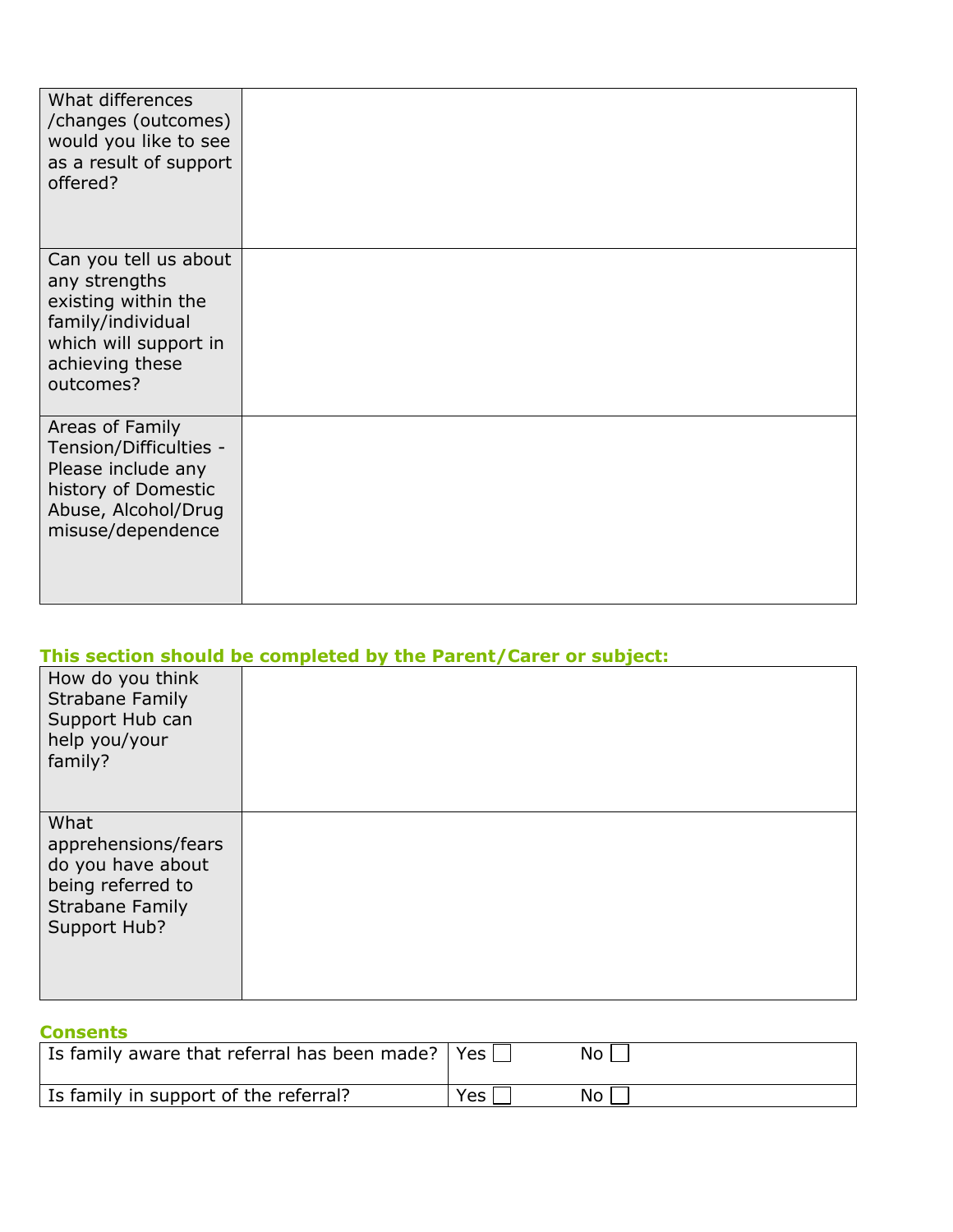|                                      | If not, please comment: |      |
|--------------------------------------|-------------------------|------|
| Has the named person been informed?  | Yes                     | No l |
| Have they consented to the referral? | $Yes \mid \mid$         | No L |

### **Risk**

Are there any risks to practitioners in relation to working with this family? Yes  $\Box$  No  $\Box$ 

#### **Signatures**

We take this opportunity to request your consent to keep records of our contacts with you and key information relating to the work we do with you and your family. By signing below, you are indicating that you are in agreement that the content of this referral is accurate, and you authorise Barnardo's to store this information on their secure system. We take great care in keeping this information confidential. Barnardo's have an open access policy which means you have a right to see your file. If you wish to access your file, please contact any member of staff who will arrange for the Service manager to discuss the details with you.

#### **Referrer:**

|           |  |  |                                                                                          | This referral will be considered at an allocation meeting, where referrals are discussed and |
|-----------|--|--|------------------------------------------------------------------------------------------|----------------------------------------------------------------------------------------------|
|           |  |  | prioritised. You will be contacted after the meeting with regards to the outcome of this |                                                                                              |
| referral. |  |  |                                                                                          |                                                                                              |

Signed (Referrer) \_\_\_\_\_\_\_\_\_\_\_\_\_\_\_\_\_\_\_\_\_\_\_\_\_\_\_ Date \_\_\_\_\_\_\_\_\_\_\_\_\_\_\_\_\_\_\_\_\_\_\_

# **Parent(s)/Carer(s): Where possible please get the parent to sign the referral.**

This referral will be considered at an allocation meeting, where referrals are discussed and prioritised. By signing this form, you are agreeing for Strabane Family Centre to contact you.

Signed (Parent/Carer) \_\_\_\_\_\_\_\_\_\_\_\_\_\_\_\_\_\_\_\_\_ Date \_\_\_\_\_\_\_\_\_\_\_\_\_\_\_\_\_\_\_\_\_\_\_

Signed (Parent/Carer) \_\_\_\_\_\_\_\_\_\_\_\_\_\_\_\_\_\_\_\_\_ Date \_\_\_\_\_\_\_\_\_\_\_\_\_\_\_\_\_\_\_\_\_\_\_

| Date |  |  |  |
|------|--|--|--|
|      |  |  |  |

### **Further Information**

The following information is required for reporting of statistics to Barnardo's

| <b>Service User Issues</b><br>(Tick 1 only) | Generic reason for referral<br>(Tick up to 4) |         |
|---------------------------------------------|-----------------------------------------------|---------|
| Alcohol or Substance<br>Misuse              | Abuse                                         | Neglect |